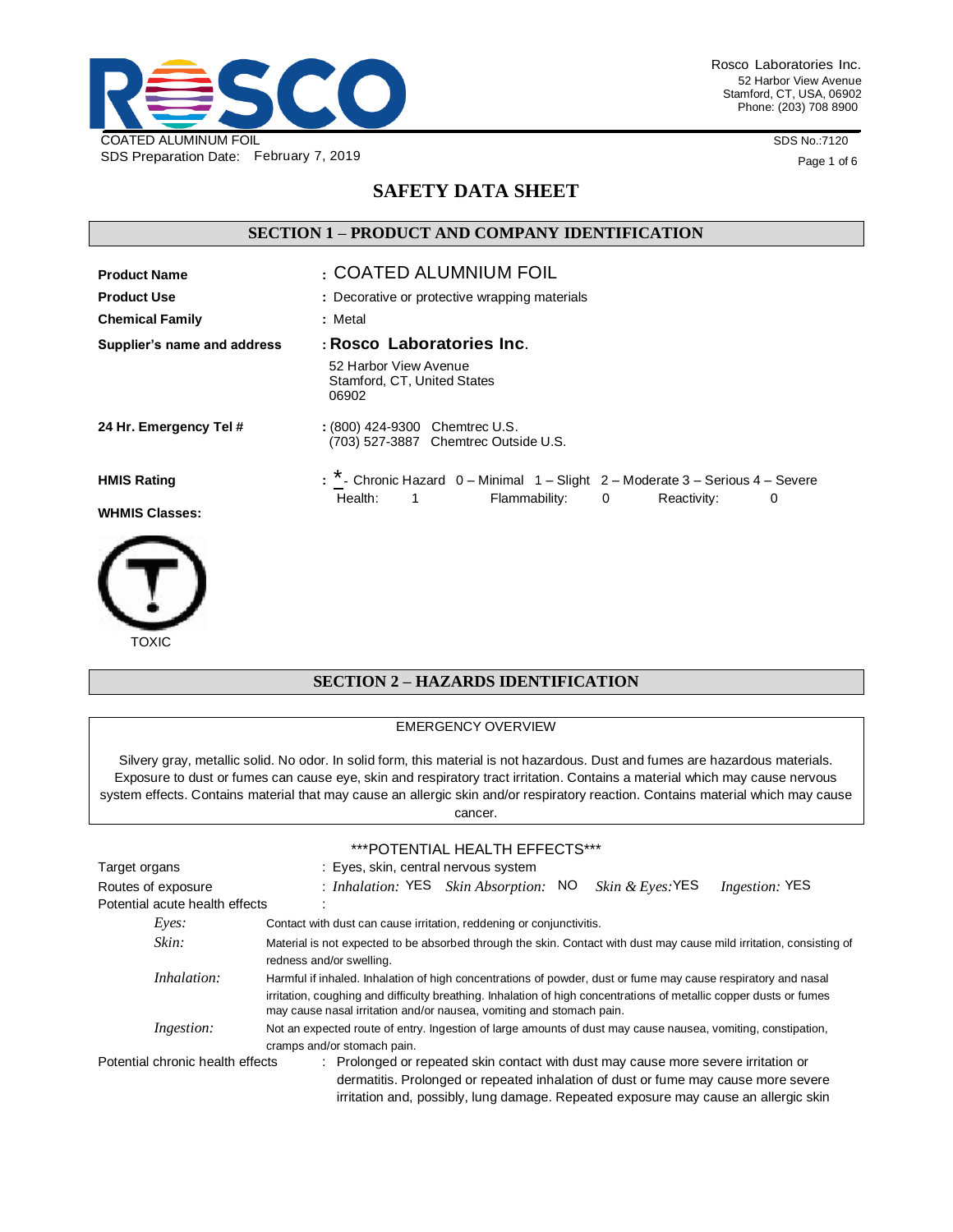

SDS No.:7120

Page 2 of 6

|                                               | reaction, consisting of itching, redness, swelling and rash or urticaria (hives) in                                                             |
|-----------------------------------------------|-------------------------------------------------------------------------------------------------------------------------------------------------|
|                                               | sensitized individuals. Chronic exposure to very high concentrations of manganese dust                                                          |
|                                               | has caused nervous system effects, including muscle weakness, tremors, and                                                                      |
|                                               | behavioral changes. Epidemiological studies in humans have shown an association                                                                 |
|                                               | between lung and nasal cancers and prolonged occupational exposures to high                                                                     |
|                                               | concentrations of nickel. Aluminum has been suspected of causing neurological<br>damage.                                                        |
|                                               |                                                                                                                                                 |
| Medical conditions aggravated by overexposure |                                                                                                                                                 |
|                                               | : Exposure to dust or fume may aggravate an existing dermatitis or neurological condition;<br>asthma; emphysema; or other respiratory diseases. |
| Addition health hazards                       | : If product is heated, inhalation of fumes released from product may cause 'polymer fume<br>fever', a flu-like illness.                        |
| Potential environmental effects               | : None reported by the manufacturer.                                                                                                            |

# **SECTION 3 – COMPOSITION/INFORMATION ON INGREDIENTS**

|             |           |                 | <b>ACGIH TLV</b>                                                     |             | <b>OSHA PEL</b>                                                                |             |
|-------------|-----------|-----------------|----------------------------------------------------------------------|-------------|--------------------------------------------------------------------------------|-------------|
| Ingredients | CAS#      | $%$ (weight)    | <b>TWA</b>                                                           | <b>STEL</b> | <b>PEL</b>                                                                     | <b>STEL</b> |
| Copper      | 7440-50-8 | $0.10 - 4.70$   | $0.2$ mg/m $3$<br>$(fume)$ ; 1<br>mg/m3 (dust<br>and mist, as<br>Cu) | N/Av        | $0.1$ mg/m $3$<br>$(fume)$ ; 1<br>mg/m3 (dust<br>and mist)                     | N/Av        |
| Silicon     | 7440-21-3 | $1.00 - 13.50$  | N/Av                                                                 | N/Av        | $15 \text{ mg/m}$ 3<br>(total dust);<br>5 mg/m3<br>(respirable<br>fraction)    | N/Av        |
| Magnesium   | 7439-95-4 | $1.00 - 5.00$   | N/Av                                                                 | N/Av        | N/Av                                                                           | N/Av        |
| Iron        | 7439-89-6 | $0.10 - 1.30$   | N/Av                                                                 | N/Av        | N/Av                                                                           | N/Av        |
| Aluminum    | 7429-90-5 | $81.00 - 99.00$ | 1 $mg/m3$<br>(respirable<br>fraction)                                | N/Av        | $15 \text{ mg/m}$<br>(total dust);<br>$5$ mg/m $3$<br>(respirable<br>fraction) | N/Av        |
| Nickel      | 7440-02-0 | $1.00 - 5.00$   | $1.5$ mg/m $3$<br>(inhalable<br>fraction)                            | N/Av        | 1 $mg/m3$                                                                      | N/Av        |
| Manganese   | 7439-96-5 | $1.00 - 2.00$   | $0.2$ mg/m $3$                                                       | N/Av        | N/Av                                                                           | N/Av        |
| Coating     | N/Av      | $0.00 - 3.00$   | N/Av                                                                 | N/Av        | N/Av                                                                           | N/Av        |

Concentrations may not fall within WHMIS ranges, but reflect actual composition of product.

## **SECTION 4 – FIRST AID MEASURES**

| <b>Inhalation</b> | : Inhalation problems are not anticipated. Remove exposed person to fresh air if adverse<br>effects, such a breathing difficulty arise. If irritation persists, seek prompt medical<br>attention.               |
|-------------------|-----------------------------------------------------------------------------------------------------------------------------------------------------------------------------------------------------------------|
| Skin contact      | : If exposed to dust or fumes, wash skin with plenty of water. Remove and wash<br>contaminated clothing before re-use. If skin rash or irritation develops and persists,<br>or reoccurs, get medical attention. |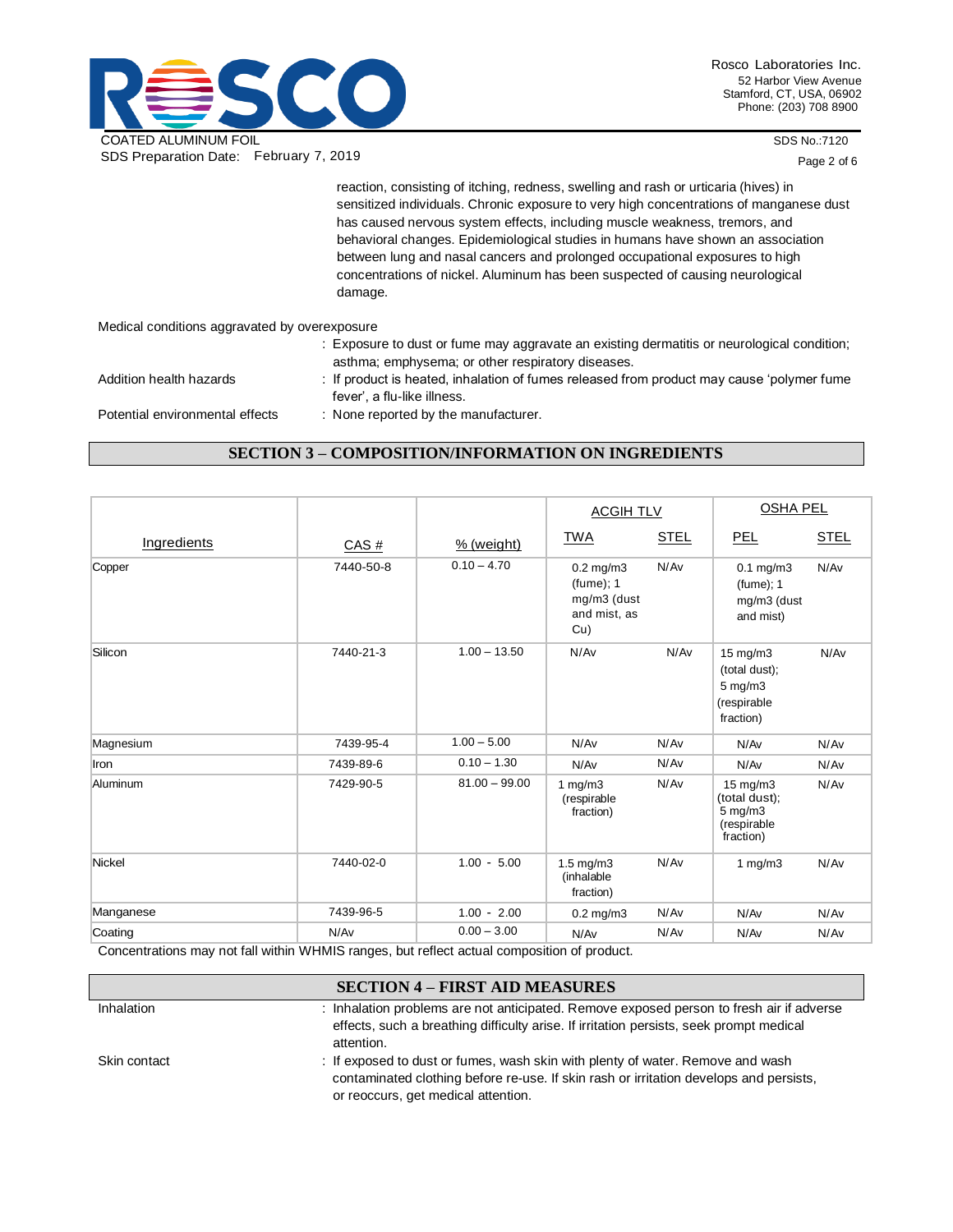

SDS No.:7120

| SDS Preparation Date: February 7, 2019 |                                                                                                                                                                                                                                           | Page 3 of 6 |
|----------------------------------------|-------------------------------------------------------------------------------------------------------------------------------------------------------------------------------------------------------------------------------------------|-------------|
| Eye contact                            | : If in eyes, rinse with water for 15 minutes. Life upper and lower lids during flushing to<br>ensure complete removal of chemical. If irritation persists, seek prompt medical<br>attention.                                             |             |
| Ingestion                              | : Not a likely route of exposure for the finished metal alloy. If large amounts swallowed,<br>get medical attention. If large amounts of dust are ingested, immediately drink water to<br>dilute. Consult a physical if symptoms develop. |             |
| Notes for physician                    | : There is no specific antidote or treatment for the ingredients in this product. Treat<br>symptomatically.                                                                                                                               |             |

**SECTION 5 – FIRE FIGHTING MEASURES**

|                                                                     |                                                                                                                                                                                                                                                                               | SECTION 3 – FINE FIGHTING MEASUNES                                                                                                                                                    |                   |
|---------------------------------------------------------------------|-------------------------------------------------------------------------------------------------------------------------------------------------------------------------------------------------------------------------------------------------------------------------------|---------------------------------------------------------------------------------------------------------------------------------------------------------------------------------------|-------------------|
| Fire hazards/conditions of flammability                             |                                                                                                                                                                                                                                                                               |                                                                                                                                                                                       |                   |
|                                                                     |                                                                                                                                                                                                                                                                               | : Not flammable under normal conditions of handling.                                                                                                                                  |                   |
| Flammability classification (OSHA 29 CFR 1910. 1200)                |                                                                                                                                                                                                                                                                               |                                                                                                                                                                                       |                   |
|                                                                     | : Not flammable.                                                                                                                                                                                                                                                              |                                                                                                                                                                                       |                   |
| Flash point                                                         | : Not applicable.                                                                                                                                                                                                                                                             |                                                                                                                                                                                       |                   |
| Flash point Method                                                  | : Not applicable.                                                                                                                                                                                                                                                             | Auto-ignition temperature                                                                                                                                                             | : Not applicable. |
| Lower flammable limit (% by vol.)                                   | : Not applicable.                                                                                                                                                                                                                                                             | Upper flammable limit (% by vol.)                                                                                                                                                     |                   |
|                                                                     |                                                                                                                                                                                                                                                                               |                                                                                                                                                                                       | : Not applicable  |
| Suitable extinguishing media                                        | : Dust may cause an ignitable and/or explosive atmosphere. For localized powder fires,<br>smother with dry sand, dry dolomite, sodium chloride (salt) or soda ash. Use<br>extinguishing measures that are appropriate to local circumstances and the surround<br>environment. |                                                                                                                                                                                       |                   |
| Explosion data: Sensitivity to mechanical impact / static discharge |                                                                                                                                                                                                                                                                               |                                                                                                                                                                                       |                   |
|                                                                     |                                                                                                                                                                                                                                                                               | : Not expected to be sensitive to mechanical impact or static discharge.                                                                                                              |                   |
| Special fire-fighting procedures/equipment                          |                                                                                                                                                                                                                                                                               |                                                                                                                                                                                       |                   |
| Hazardous combustion products<br>Oxidizing properties               | : None reported by the manufacturer.<br>: Oxides of carbon.<br>: None known or reported by the manufacturer.                                                                                                                                                                  |                                                                                                                                                                                       |                   |
| <b>SECTION 6 - ACCIDENTAL RELEASE MEASURES</b>                      |                                                                                                                                                                                                                                                                               |                                                                                                                                                                                       |                   |
| Personal precautions                                                |                                                                                                                                                                                                                                                                               | : Wear suitable protective clothing (see Section 8).                                                                                                                                  |                   |
| Environmental precautions                                           | : No special environmental precautions required.                                                                                                                                                                                                                              |                                                                                                                                                                                       |                   |
| Spill response/cleanup                                              |                                                                                                                                                                                                                                                                               | : For all transportation accidents, call CHEMTREC at 1-800-424-9300. For spilled solid,<br>pick up foil for reuse or recycling. In dust form, this product may be an explosion hazard |                   |

|             | pick up foil for reuse or recycling. In dust form, this product may be an explosion hazard. |
|-------------|---------------------------------------------------------------------------------------------|
|             | Remove all sources of ignition. Dust or fumes may be suppressed by the use of a local       |
|             | exhaust system. Recover free liquid or cover with inert absorbent material and place into   |
|             | appropriate container for disposal.                                                         |
| Containment | : No special containment required.                                                          |
|             |                                                                                             |

|                             | <b>SECTION 7 - HANDLING AND STORAGE</b>                                                                                                                         |
|-----------------------------|-----------------------------------------------------------------------------------------------------------------------------------------------------------------|
| Safe Handling procedures    | : Do not ingest. Avoid dust cloud formation. Do not shake clothing, rags or other items to<br>remove dust. Dust should be removed by washing or HEPA vacuuming. |
| Storage requirements        | : Store in a cool, dry, well-ventilated area. Do not store near any incompatible materials<br>(see section 10).                                                 |
| Incompatible materials      | : Strong acids, alkalis, and oxidizers.                                                                                                                         |
| Special packaging materials | : No special packaging required.                                                                                                                                |

### **SECTION 8 – EXPOSURE CONTROLS AND PERSONAL PROTECTION**

Ventilation and engineering measures : Local exhaust ventilation is recommended if significant dusting occurs or fumes are generated. Otherwise, use general exhaust ventilation.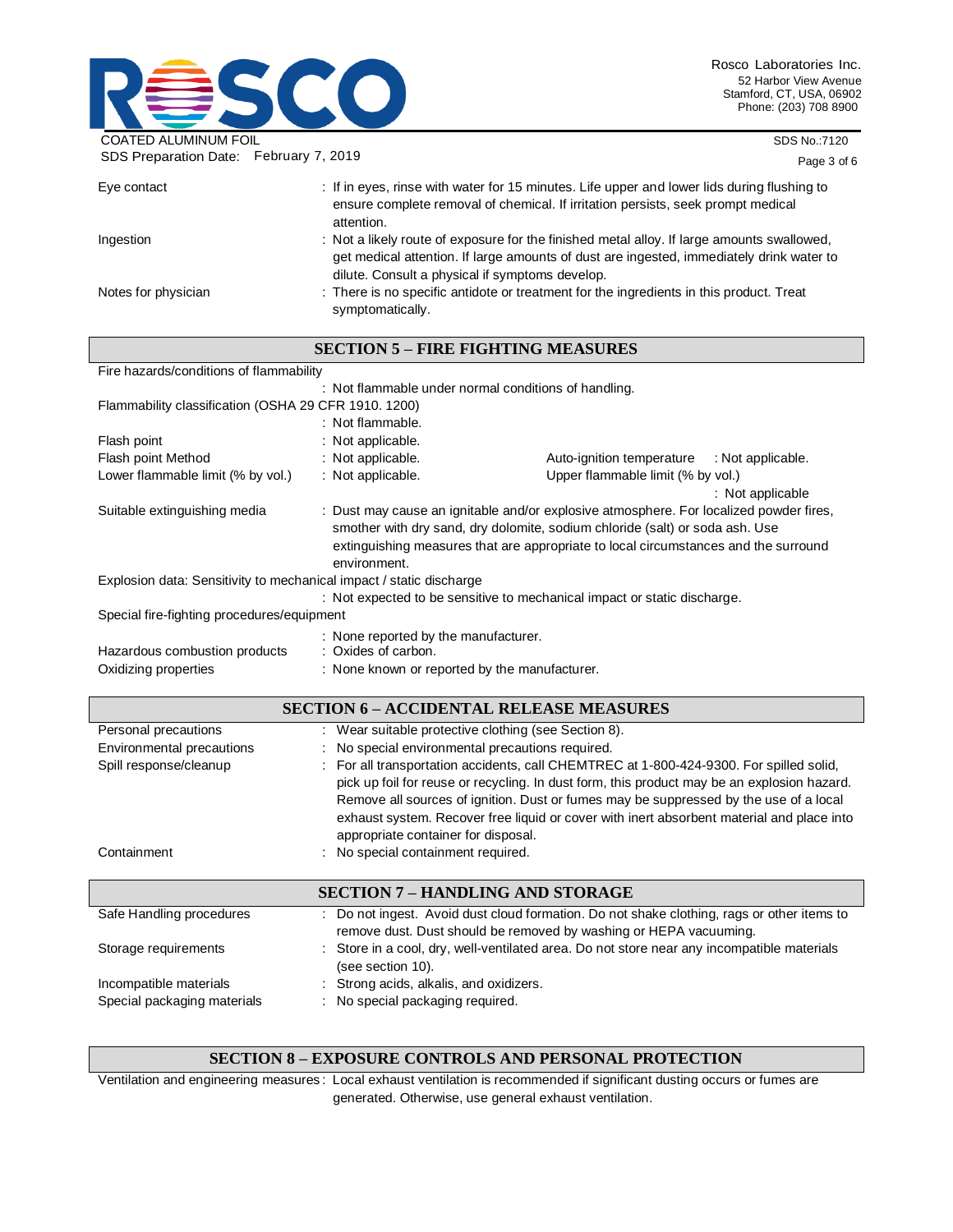

SDS No.:7120

| SDS Preparation Date: February 7, 2019                       |                                                                                                                                                                                                                                       | Page 4 of 6 |
|--------------------------------------------------------------|---------------------------------------------------------------------------------------------------------------------------------------------------------------------------------------------------------------------------------------|-------------|
| Respiratory protection                                       | : None required under normal conditions. If dusting occurs or fumes are generated above<br>the PEL/TLV, use a NIOSH-approved half-face or full-face respirator equipped with high<br>efficiency particulate (HEPA) filter cartridges. |             |
| Skin protection                                              | : None required under normal conditions. If handler is sensitive to metals such as nickel,<br>impermeable gloves such as rubber, nitrile or neoprene are recommended.                                                                 |             |
| Eye / face protection                                        | : None required under normal conditions. In dusty conditions, wear safety glasses or<br>goggles.                                                                                                                                      |             |
| Other protective equipment<br>General hygiene considerations | : None required when used as intended.<br>: Do not eat, drink or smoke when using the product in dust form.                                                                                                                           |             |

| <b>SECTION 9 - PHYSICAL AND CHEMICAL PROPERTIES</b>                                                                                                                                                                                                                                                                         |                                                                                                                 |                                           |                                 |
|-----------------------------------------------------------------------------------------------------------------------------------------------------------------------------------------------------------------------------------------------------------------------------------------------------------------------------|-----------------------------------------------------------------------------------------------------------------|-------------------------------------------|---------------------------------|
| Physical state                                                                                                                                                                                                                                                                                                              | : Solid                                                                                                         | Appearance                                | : Silvery gray, metallic solid. |
| Odor                                                                                                                                                                                                                                                                                                                        | : Odorless                                                                                                      | Odor threshold                            | : Not applicable.               |
| рH                                                                                                                                                                                                                                                                                                                          | : Not applicable.                                                                                               |                                           |                                 |
| Boiling point                                                                                                                                                                                                                                                                                                               | : Not applicable.                                                                                               | Specific gravity                          | : Greater than 3                |
| Melting/Freezing point                                                                                                                                                                                                                                                                                                      | : 482-642°C (900-1200<br>°F)                                                                                    | Coefficient of water/oil distribution     |                                 |
|                                                                                                                                                                                                                                                                                                                             |                                                                                                                 |                                           | : Not applicable.               |
| Vapor pressure (mmHg @20°C/68°F): Not applicable.                                                                                                                                                                                                                                                                           |                                                                                                                 | Solubility in water                       |                                 |
| Vapor density $(Air = 1)$                                                                                                                                                                                                                                                                                                   | : Not applicable.                                                                                               | Evaporation rate (n-Butyl acetate = $1$ ) |                                 |
|                                                                                                                                                                                                                                                                                                                             |                                                                                                                 |                                           | : Not applicable.               |
| Volatile organic Compounds (VOC's) (lbs/gal: g/l)                                                                                                                                                                                                                                                                           | : Not applicable.                                                                                               | Volatiles (% by weight)                   | : Not applicable.               |
| Viscosity                                                                                                                                                                                                                                                                                                                   | : Not applicable.                                                                                               |                                           |                                 |
| $\mathcal{L}$ . In the set of $\mathcal{L}$ , $\mathcal{L}$ , $\mathcal{L}$ , $\mathcal{L}$ , $\mathcal{L}$ , $\mathcal{L}$ , $\mathcal{L}$ , $\mathcal{L}$ , $\mathcal{L}$ , $\mathcal{L}$ , $\mathcal{L}$ , $\mathcal{L}$ , $\mathcal{L}$ , $\mathcal{L}$ , $\mathcal{L}$ , $\mathcal{L}$ , $\mathcal{L}$ , $\mathcal{L}$ | → → Nilonal Milano and Line and Line and Line and Line and Milano and Line and Line and Milano and Milano and M |                                           |                                 |

## Special Remarks On Fire Hazards : Not flammable under normal conditions of use.

## **SECTION 10 – REACTIVITY AND STABILITY DATA**

| Stability and reactivity                |   | : Stable under normal conditions.                                                                                                                                                                                                                                                                                                                                            |
|-----------------------------------------|---|------------------------------------------------------------------------------------------------------------------------------------------------------------------------------------------------------------------------------------------------------------------------------------------------------------------------------------------------------------------------------|
| Hazardous polymerization                |   | : Will not occur.                                                                                                                                                                                                                                                                                                                                                            |
| Conditions to avoid                     |   | : Avoid contact with carbon monoxide, particularly at temperatures between 50 $^{\circ}$ C and                                                                                                                                                                                                                                                                               |
|                                         |   | 300 °C, to prevent formation of nickel carbonyl, a toxic and carcinogenic chemical.                                                                                                                                                                                                                                                                                          |
| Materials to Avoid and Incompatibility: |   | For finely divided aluminum: Strong oxidizers cause violent reaction with heat<br>generation. Acids and alkalis react to generate hydrogen gas. Water and aluminum dust<br>mixture may be hazardous in confined spaces or containers, due to generation of<br>hydrogen gas. Halogenated hydrocarbons such as chloroform can react violently with<br>finely divided aluminum. |
| Hazardous decomposition products        | ÷ | When heated to decomposition, may produce oxides of metals such as aluminum,<br>copper and iron. Inhalation of fumes, may result in metal fume fever, a flu-like illness.                                                                                                                                                                                                    |

# **SECTION 11 – TOXICOLOGICAL INFORMATION**

|             | $LC_{50}(4hr)$ | $LD_{50}$   |        |  |
|-------------|----------------|-------------|--------|--|
| Ingredients | inh, rat       | <u>oral</u> | dermal |  |
| Copper      | N/Av           | N/Av        | N/Av   |  |
| Silicon     | N/Av           | 3160 mg/kg  | N/Av   |  |
| Magnesium   | N/Av           | 230 mg/kg   | N/Av   |  |
| Iron        | N/Av           | 984 mg/kg   | N/Av   |  |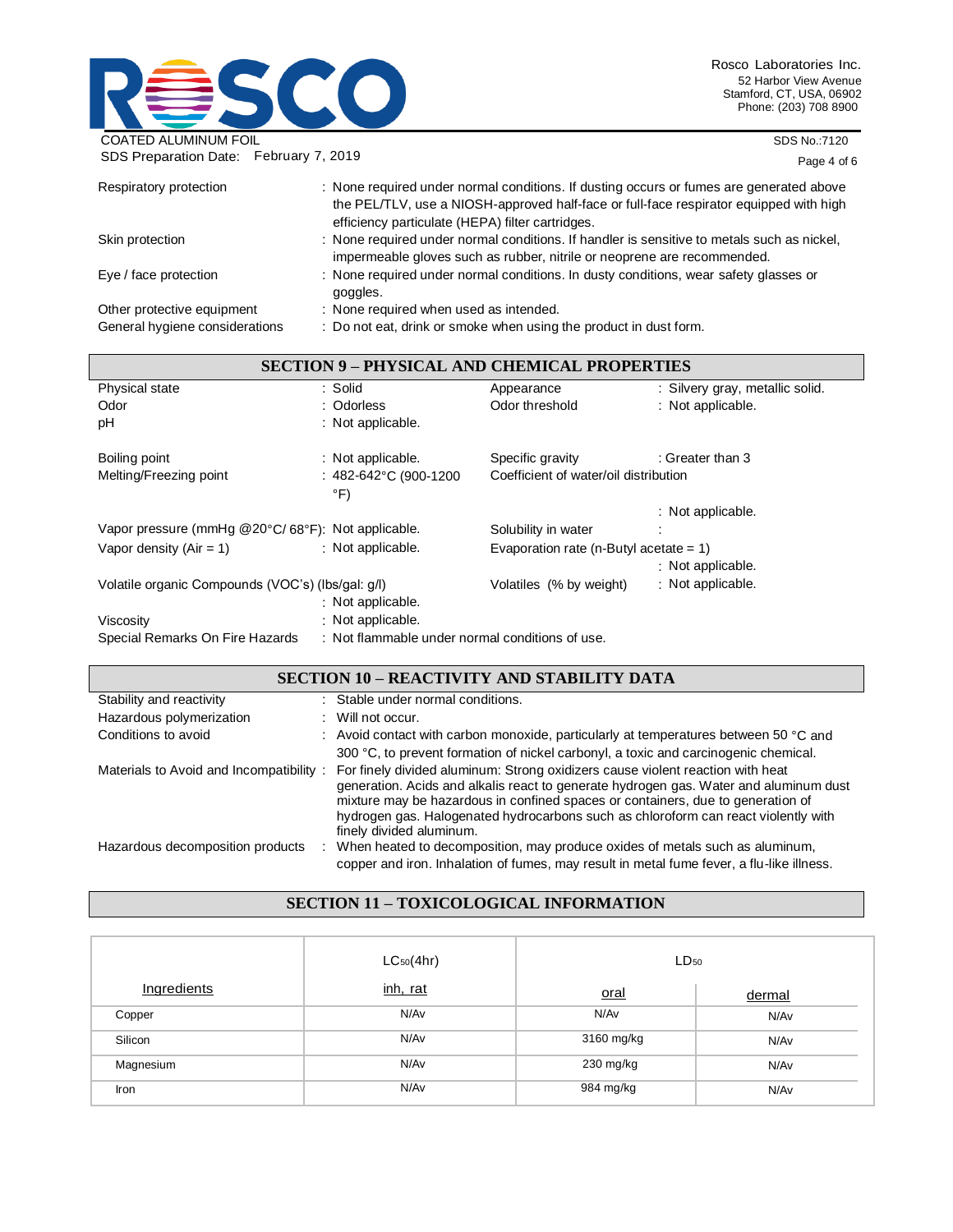

SDS No.:7120

| SDS Preparation Date: February 7, 2019 |                                                                                                                                                                                                                                                                                                                                                                                                  |                                                                                                                                                                                                                                                                 | Page 5 of 6 |  |
|----------------------------------------|--------------------------------------------------------------------------------------------------------------------------------------------------------------------------------------------------------------------------------------------------------------------------------------------------------------------------------------------------------------------------------------------------|-----------------------------------------------------------------------------------------------------------------------------------------------------------------------------------------------------------------------------------------------------------------|-------------|--|
| Aluminum                               | N/Av                                                                                                                                                                                                                                                                                                                                                                                             | N/Av                                                                                                                                                                                                                                                            | N/Av        |  |
| Nickel                                 | N/Av                                                                                                                                                                                                                                                                                                                                                                                             | > 9000 mg/kg                                                                                                                                                                                                                                                    | N/Av        |  |
| Manganese                              | N/Av                                                                                                                                                                                                                                                                                                                                                                                             | 9 g/kg                                                                                                                                                                                                                                                          | N/Av        |  |
| Coating                                | N/Av                                                                                                                                                                                                                                                                                                                                                                                             | N/Av                                                                                                                                                                                                                                                            | N/Av        |  |
| Toxicological data                     | hazardous.                                                                                                                                                                                                                                                                                                                                                                                       | : Low order of toxicity for normal industrial handling. The finished alloy metal is not                                                                                                                                                                         |             |  |
| Carcinogenic status                    | : In laboratory animal studies, chronic exposure to high concentrations of nickel has<br>caused an increase in lung and nasal tumors. IARC has classified nickel as possibly<br>carcinogenic to humans, Group 2B. The NTP classifies nickel as a known human<br>carcinogen.                                                                                                                      |                                                                                                                                                                                                                                                                 |             |  |
| Reproductive effects                   |                                                                                                                                                                                                                                                                                                                                                                                                  | : This product is not known or reported to cause reproductive or developmental effects.                                                                                                                                                                         |             |  |
|                                        | secondary to the general toxicity.                                                                                                                                                                                                                                                                                                                                                               | Exposure of male rats to high concentrations of nickel caused testicular degeneration.<br>However, symptoms of systemic toxicity, including severe weight loss, were also<br>observed that the same concentrations, indicating that the testicular effects were |             |  |
| Teratogenicity                         |                                                                                                                                                                                                                                                                                                                                                                                                  | : Not expected to be a teratogen.                                                                                                                                                                                                                               |             |  |
| Mutagenicity                           |                                                                                                                                                                                                                                                                                                                                                                                                  | : Not expected to be mutagenic in humans.                                                                                                                                                                                                                       |             |  |
| Reproductive effects                   | : This product is not known or reported to cause reproductive or developmental effects.<br>Exposure of male rats to high concentrations of nickel caused testicular degeneration.<br>However, symptoms of systemic toxicity, including severe weight loss, were also<br>observed that the same concentrations, indicating that the testicular effects were<br>secondary to the general toxicity. |                                                                                                                                                                                                                                                                 |             |  |
| Irritancy                              | Irritating to skin.                                                                                                                                                                                                                                                                                                                                                                              | Direct contact causes severe irritation and possibly eye injury Possible inhalation irritant.                                                                                                                                                                   |             |  |
| Sensitization to material              |                                                                                                                                                                                                                                                                                                                                                                                                  | : Exposure to nickel is known to cause skin and respiratory sensitization.                                                                                                                                                                                      |             |  |
| Synergistic materials                  | : None reported by the manufacturer.                                                                                                                                                                                                                                                                                                                                                             |                                                                                                                                                                                                                                                                 |             |  |
|                                        | Neurological effects: This product is not known or reported to cause neurological effects. Chronic exposure to very high<br>concentrations for manganese dust has caused nervous system effects, including muscle weakness, tremors and behavioral                                                                                                                                               |                                                                                                                                                                                                                                                                 |             |  |
|                                        | changes in humans. Chronic exposure to aluminum has been suspected as a possible cause of neurological damage.                                                                                                                                                                                                                                                                                   |                                                                                                                                                                                                                                                                 |             |  |
|                                        | <b>SECTION 12 - ECOLOGICAL INFORMATION</b>                                                                                                                                                                                                                                                                                                                                                       |                                                                                                                                                                                                                                                                 |             |  |

| Environmental effects                   | : None expected in current form. However, it is recommended not to allow the material to<br>enter the environment.                                                                                                                                                                                                                                                                                                                                                                                                                                                                                                                                                                                                                                                |
|-----------------------------------------|-------------------------------------------------------------------------------------------------------------------------------------------------------------------------------------------------------------------------------------------------------------------------------------------------------------------------------------------------------------------------------------------------------------------------------------------------------------------------------------------------------------------------------------------------------------------------------------------------------------------------------------------------------------------------------------------------------------------------------------------------------------------|
| Important environmental characteristics |                                                                                                                                                                                                                                                                                                                                                                                                                                                                                                                                                                                                                                                                                                                                                                   |
|                                         | : None known or reported by the manufacturer.                                                                                                                                                                                                                                                                                                                                                                                                                                                                                                                                                                                                                                                                                                                     |
| Ecotoxicological                        | : Copper: The toxicity of copper to aguatic organisms varies significantly, not only with the<br>species, but also with the physical and chemical characteristics of the water, such as its<br>temperature, hardness, turbidity and carbon dioxide content. Copper concentrations<br>varying from 0.1 to 1.0 mg/L have been found by various investigators to be not toxic for<br>most fish. However, concentrations of 0.016 to 3.0 mg/L have been reported as toxic,<br>particularly in soft water, to many kinds of fish, crustaceans, mollusks, insects and<br>plankton. Nickel:LC50 (96 hr) rainbow trout: 31.7 mg/L; LC50 (96 hr) fathead minnow:<br>3.1 mg/L; EC50 (72 hr) freshwater algae (4 species): $0.1$ mg/L; LC50/96h/daphnia = $0.51$<br>$mg/L$ . |

|                       | <b>SECTION 13 – DISPOSAL CONSIDERATIONS</b>                                                                                                                                                                                                                                                                                                                                                                                            |
|-----------------------|----------------------------------------------------------------------------------------------------------------------------------------------------------------------------------------------------------------------------------------------------------------------------------------------------------------------------------------------------------------------------------------------------------------------------------------|
| Handling for Disposal | : See Section 7 (Handling and Storage) section for further details.                                                                                                                                                                                                                                                                                                                                                                    |
| Methods of Disposal   | : Care must be taken to prevent environmental contamination from the use of this material.<br>The user of this material has the responsibility to dispose of unused material, residues<br>and containers, in compliance with all relevant local, state and federal laws and<br>regulations regarding treatment, storage and disposal for hazardous and non-hazardous<br>wastes. This product may be a candidate for metal reclamation. |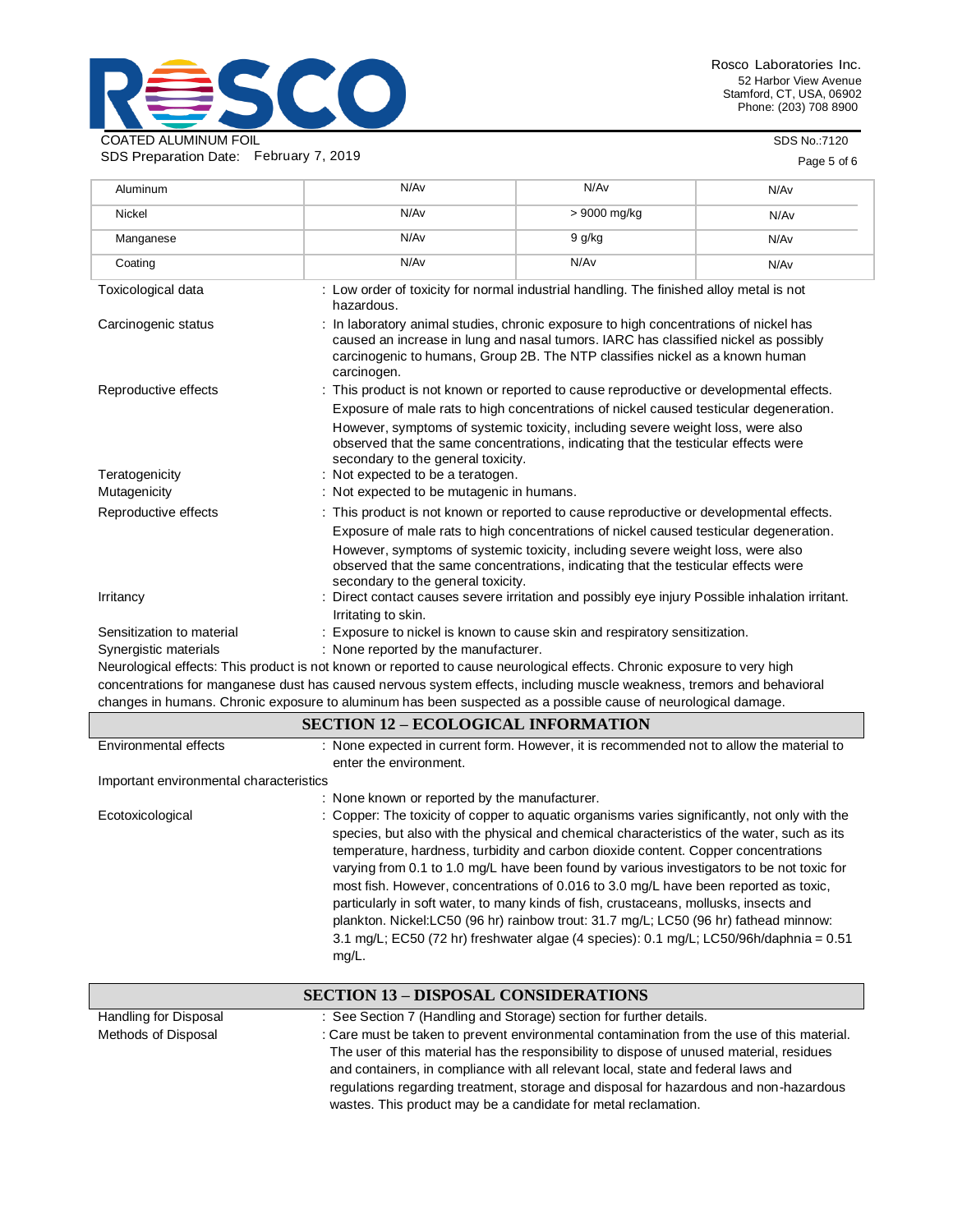

Rosco Laboratories Inc. 52 Harbor View Avenue Stamford, CT, USA, 06902 Phone: (203) 708 8900

SDS No.:7120

Page 6 of 6

### **SECTION 14 – TRANSPORTATION INFORMATION**

| Regulatory<br>Information                     | <b>UN Number</b> | Shipping Name  | Class         | Packing<br>Group | Label |
|-----------------------------------------------|------------------|----------------|---------------|------------------|-------|
| <b>TDG</b>                                    | None             | Not regulated. | Not regulated | -None-           |       |
| <b>TDG</b><br>Additional<br>information       | None.            |                |               |                  |       |
| 49CFR/DOT                                     | None             | Not regulated. | Not regulated | -None-           |       |
| 49CFR/DOT<br>Additional<br>information        | None.            |                |               |                  |       |
| <b>ICAO/IATA</b>                              | None             | Not regulated. | Not regulated | -None-           |       |
| <b>ICAO/IATA</b><br>Additional<br>information | None.            |                |               |                  |       |
| <b>IMDG</b>                                   | None             | Not regulated. | Not regulated | -None-           |       |
| <b>IMDG</b><br>Additional<br>information      | None.            |                |               |                  |       |

### **SECTION 15 – REGULATORY INFORMATION**

US Federal Information:

TSCA: All listed ingredients appear on the Toxic Substances Control Act (TSCA) inventory.

SARA 313: Copper, manganese, aluminum (fume or dust), Nickel.

CERCLA: Copper, RQ = 5000 lbs.; Nickel, RQ = 100 lbs. (No reporting is required if diameter of the pieces of metal is equal to or exceeds 100 micrometers (0.004 inches).)

#### US State Right to Know Laws:

This product contains nickel, a chemical know to the State of California to cause cancer.

#### Canadian Regulations:

Canadian Environmental Protection Act (CEPA) information: All ingredients listed appear on the Domestic Substances List (DSL).

Canadian WHMIS Classification: Class D2B (Materials Causing Other Toxic Effects, Toxic Material)

This product has been classified according to the hazard criteria of the CPR and the SDS contains all of the information required by the CPR.